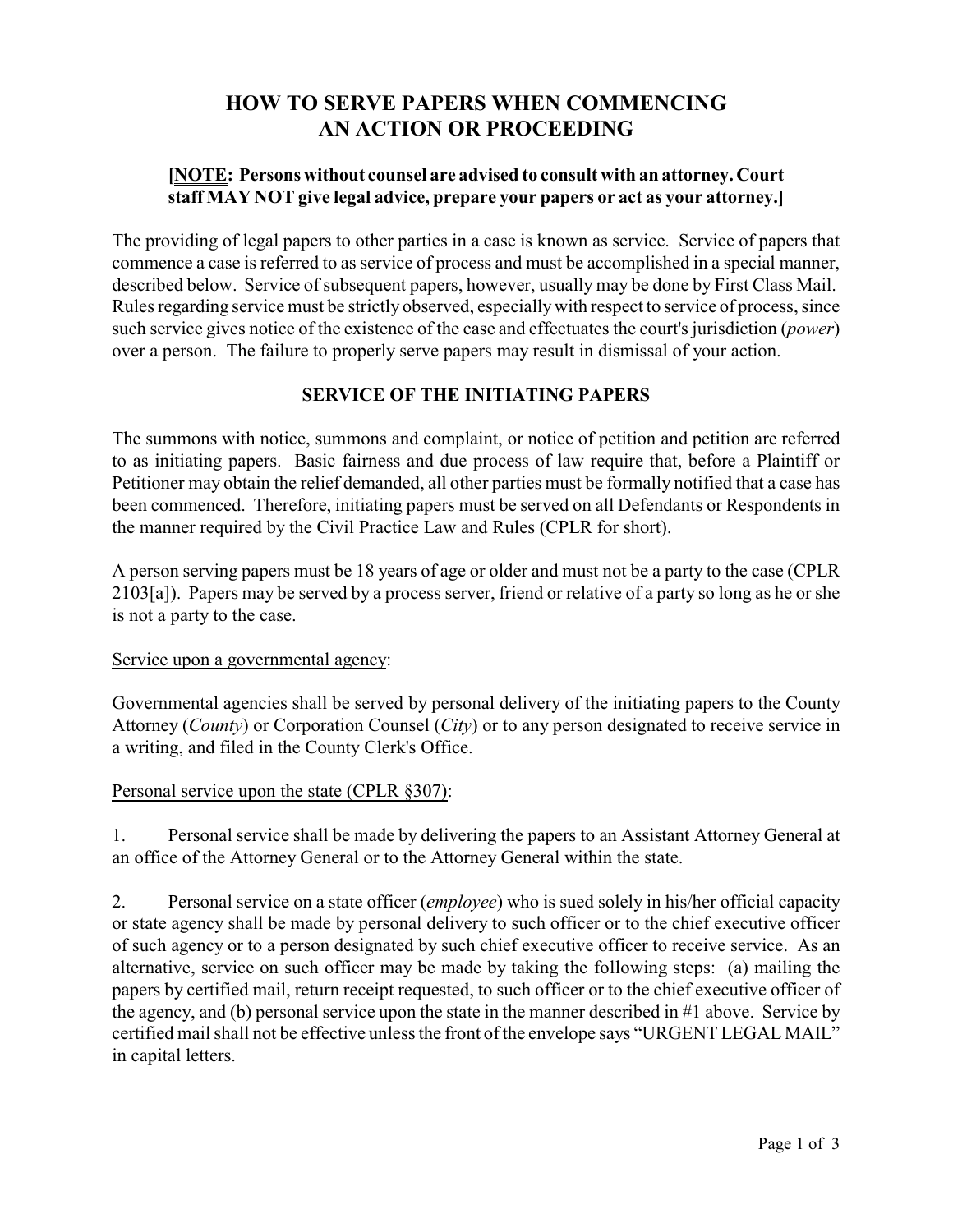## Personal service upon a natural person (CPLR §308):

Personal service shall be made by any of the following methods:

1. Personal Delivery: This is the highest form of personal service. Delivering the papers within the state to the person to be served; or

2. Substituted Service: This type of service is considered a form of personal service and has a two-step procedure. First, delivering the papers within the state to a person of suitable age and discretion at the actual place of business, dwelling place or usual place of abode (*residence*) of the person to be served. Second, by mailing the papers by first class mail to the person to be served at his or her last known residence or mailing them to his or her actual place of business (see NOTE below). Such delivery and mailing to be within 20 days of each other.

3. Serving an Agent: Delivering the papers within the state to the agent for service of the person to be served as designated by rule 318. In divorce cases, neither this method nor nail and mail below may be used.

4. Nail and Mail: This is also a two-step procedure. If repeated, genuine attempts at personal and substituted service have failed, the papers may be served by (1) affixing the papers to the door of either the actual place of business, dwelling place or usual place of abode within the state of the person to be served, and (2) either mailing the papers to the person to be served at his or her last known residence or by mailing them by first class mail to the person's actual place of business. Such affixing and mailing to be within 20 days of each other. The affidavit of service should describe in detail the prior attempts at personal service.

## **[NOTE: The envelope used for the mailing in the 2nd step of Substituted Service above or (2) of Nail and Mail above must be marked "PERSONAL AND CONFIDENTIAL" and should not indicate that the matter concerns a legal action against the person being served.]**

5. Service in a manner directed by the court if #1, #2 and #4 above are impracticable.

6. "Actual place of business" shall include any location that the Defendant, through regular solicitation or advertisement, has held out as its place of business.

## Personal service upon a corporation (CPLR §311):

Service shall be made by delivering the papers to an officer, director, managing or general agent, or cashier or assistant cashier (*in this context the term cashier has a special meaning which is defined in cases interpreting this law*) or to any other agent authorized by appointment or by law to receive service.

## **TIMELINESS AND FILING PROOF OF SERVICE OF INITIATING PAPERS**

Before the papers are served, you must file your papers and obtain an Index Number in the Office